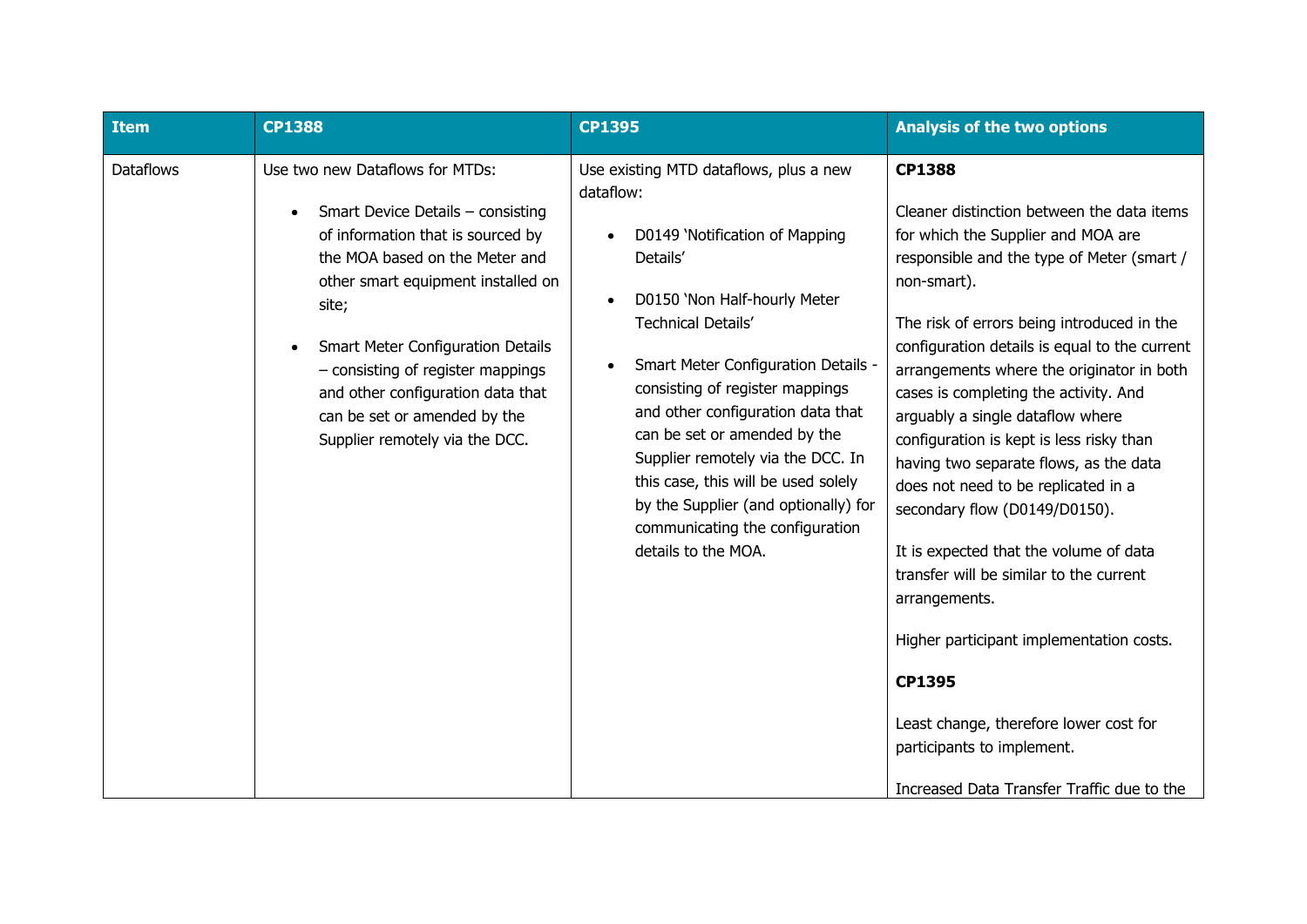| <b>Item</b>                                                                                  | <b>CP1388</b>                                                                                                 | <b>CP1395</b>                                                                                                                   | <b>Analysis of the two options</b>                                                                                                                                                                                                                                                                                                                                                                                                                    |
|----------------------------------------------------------------------------------------------|---------------------------------------------------------------------------------------------------------------|---------------------------------------------------------------------------------------------------------------------------------|-------------------------------------------------------------------------------------------------------------------------------------------------------------------------------------------------------------------------------------------------------------------------------------------------------------------------------------------------------------------------------------------------------------------------------------------------------|
|                                                                                              |                                                                                                               |                                                                                                                                 | use of the Smart Meter Configuration<br>Details in addition to the D0149 & D0150.<br>Having two separate flows, with the<br>secondary flows (D0149/D0150) being<br>completed by another party (MOA) using<br>the prime dataflow (Smart Meter<br>Configuration Details) as source for the<br>information has an increased risk of error<br>being introduced in the secondary flows.                                                                    |
| Responsible for<br>maintaining<br>accurate Smart<br>Meter<br>Configuration<br><b>Details</b> | Suppliers                                                                                                     | As per CP1388.                                                                                                                  | In both cases, the Supplier will be<br>responsible for creating and maintaining<br>the Smart Meter Configuration Details. This<br>is because the Supplier will be configuring<br>the smart Meter remotely and will therefore<br>be in the best position to capture the<br>configuration details in the new dataflow.<br>However, Suppliers are not expert in<br>completing MTDs, so there may be some<br>risk that this are not completed accurately. |
| Distribution of<br><b>MTDs</b>                                                               | The Supplier will be responsible for the<br>distribution of MTDs.<br><b>Smart Meter Configuration Details</b> | The MOA will retain responsibility for the<br>distribution of (D0149 & D0150) MTDs.<br><b>Smart Meter Configuration Details</b> | <b>CP1388</b><br>Cleaner distinction between smart and non-<br>smart processes.                                                                                                                                                                                                                                                                                                                                                                       |
|                                                                                              | If the MOA configures the smart Meter<br>locally, the MOA will send Smart Meter                               | The Supplier will, however, use the new<br>Smart Meter Configuration Details to                                                 | Under P292 the Supplier is responsibile for<br>distributing configuration data as the                                                                                                                                                                                                                                                                                                                                                                 |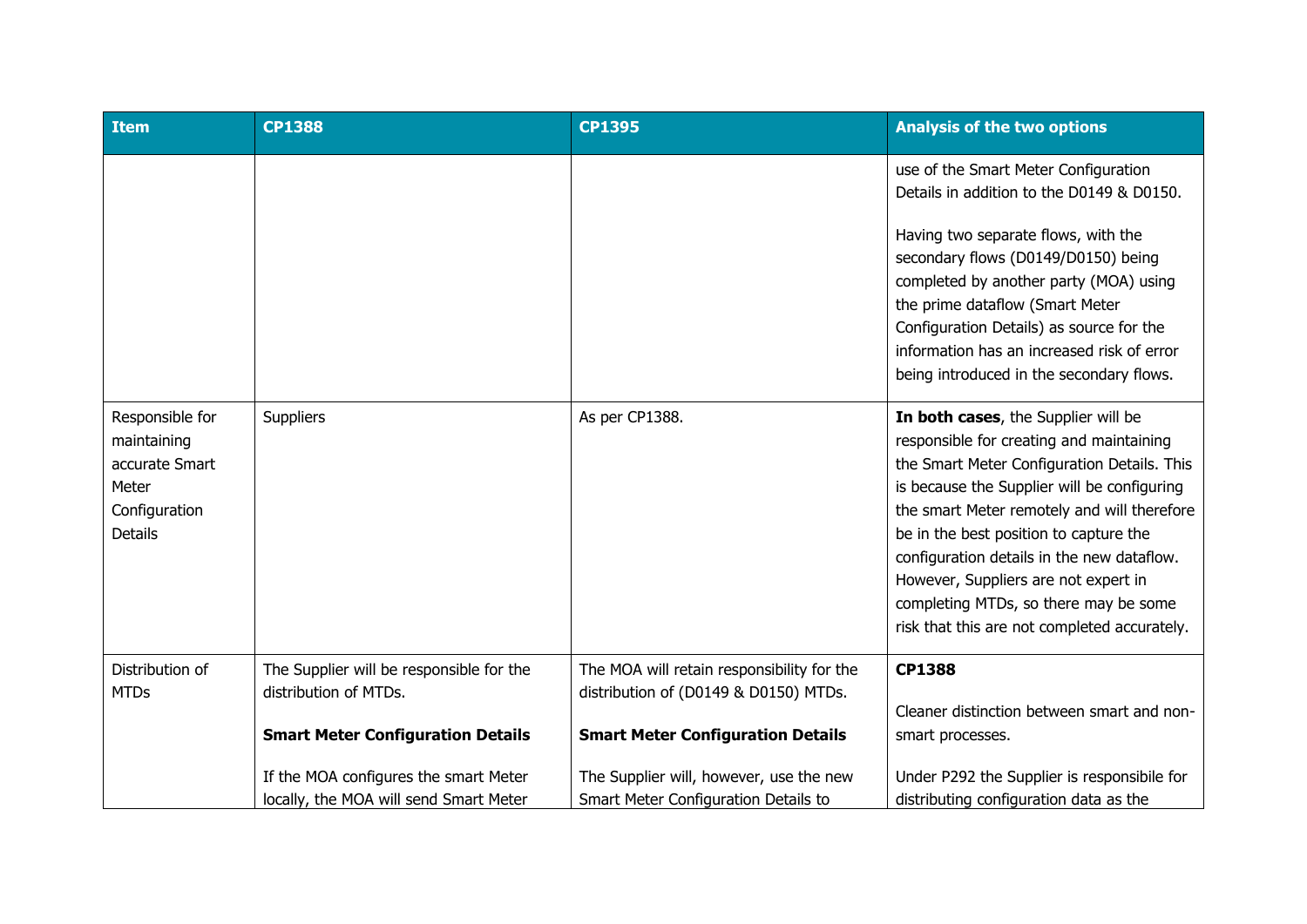| <b>Item</b> | <b>CP1388</b>                               | <b>CP1395</b>                               | <b>Analysis of the two options</b>                                                |
|-------------|---------------------------------------------|---------------------------------------------|-----------------------------------------------------------------------------------|
|             | Configuration Details to the Supplier. The  | communicate the configuration details to    | originator of the data, therefore it should                                       |
|             | smart Meter can then be re-configured       | the MOA.                                    | be clearer to the end recipient who to                                            |
|             | remotely by the Supplier, if required, once | Following remote configuration of a Smart   | contact when not received.                                                        |
|             | communications have been re-established.    | Meter (on initial installation, Meter       | There is no evidence that the process will                                        |
|             | Whenever there is a change to the Smart     | exchange or change of SSC etc), the         | perform any better than current processes,                                        |
|             | Meter Configuration Details, the Supplier   | Supplier will provide the new configuration | which don't work well ("Top 10" Settlement                                        |
|             | will forward these to the NHHDC and LDSO    | details to the MOA. The method of transfer  | risk under PAF).                                                                  |
|             | (and optionally to the MOA).                | will be by agreement between the Supplier   |                                                                                   |
|             |                                             | and the $MOA$ – including bi-lateral (DTC)  | Higher implementation costs for                                                   |
|             | The Supplier will not be required to send   | flows, internal system flows or a new       | participants (in terms of introducing new                                         |
|             | the Smart Meter Configuration Details to    | standard industry flow $-$ the Smart        | processes).                                                                       |
|             | the MOA, but has the option to do so.       | Metering Configuration Details flow.        | <b>CP1395</b>                                                                     |
|             | <b>Smart Device Details</b>                 |                                             |                                                                                   |
|             |                                             |                                             | Less change (in terms of introducing new                                          |
|             | The MOA will provide the Smart Device       |                                             | processes, although even under CP1395                                             |
|             | Details to the Supplier when a smart Meter  |                                             | the smart and non-smart processes will not                                        |
|             | is installed, replaced or removed or when   |                                             | be identical).                                                                    |
|             | any changes are made to the Smart Device    |                                             | Uses existing distribution method.                                                |
|             | Details.                                    |                                             |                                                                                   |
|             | Whenever there is a change to the Smart     |                                             | Responsibility for distributing configuration                                     |
|             | Device Details, the Supplier will forward   |                                             | data doesn't rest with the originator of the                                      |
|             | the Smart Device Details to the LDSO (and   |                                             | data.                                                                             |
|             | optionally to the NHHDC).                   |                                             |                                                                                   |
|             |                                             |                                             | Adds an additional step into a process<br>(MTD distribution) that already doesn't |
|             | The Supplier will not be required to send   |                                             | work well ("Top 10" Settlement risk under                                         |
|             | the Smart Device Details to the NHHDC,      |                                             |                                                                                   |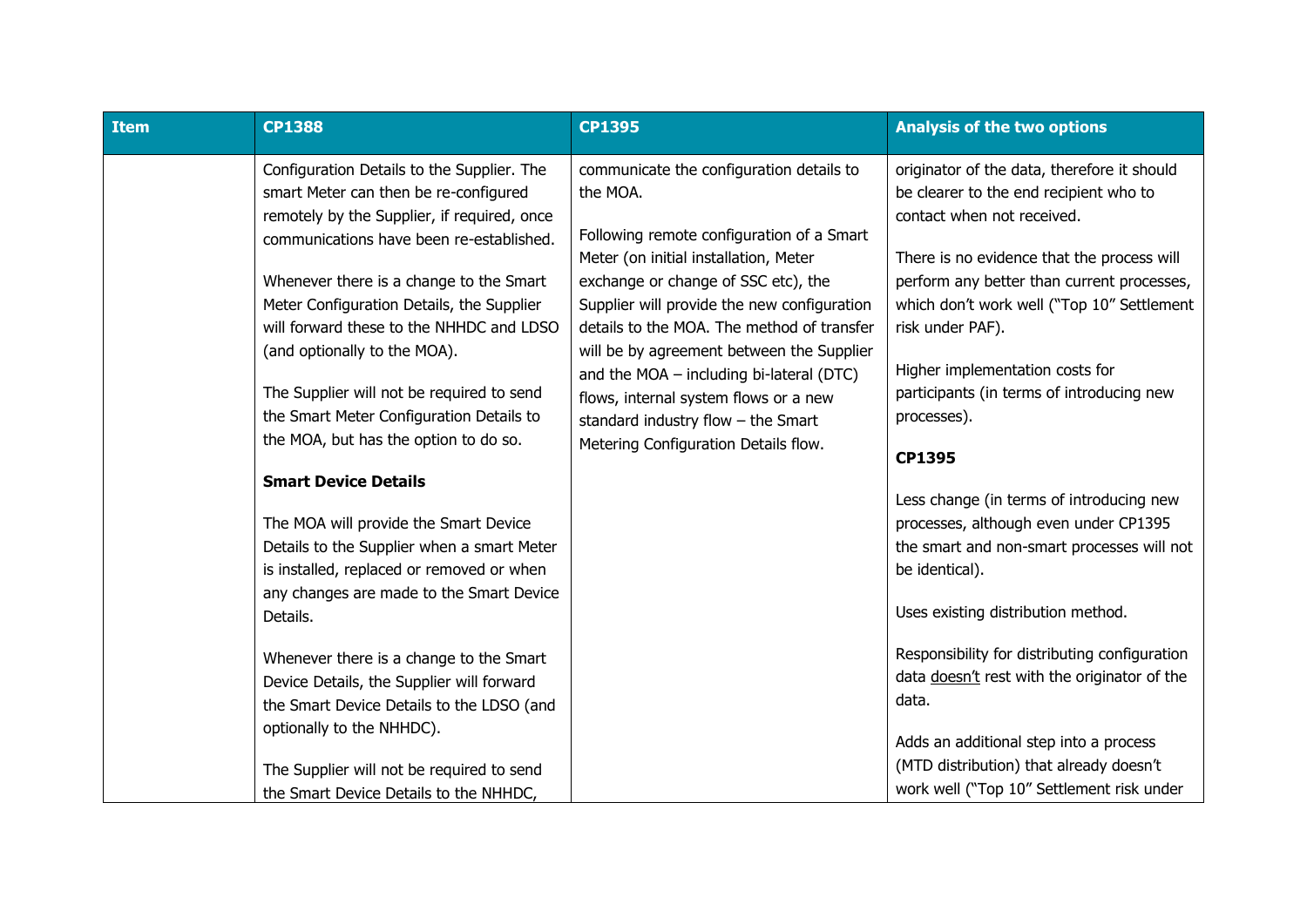| <b>Item</b>    | <b>CP1388</b>                                                                                                                                                                                                                                                                                                                                                                                                                                                                                                               | <b>CP1395</b>                                                                                                                                                                                                              | <b>Analysis of the two options</b>                                                                                                                                                                                                                                                                                                                                         |
|----------------|-----------------------------------------------------------------------------------------------------------------------------------------------------------------------------------------------------------------------------------------------------------------------------------------------------------------------------------------------------------------------------------------------------------------------------------------------------------------------------------------------------------------------------|----------------------------------------------------------------------------------------------------------------------------------------------------------------------------------------------------------------------------|----------------------------------------------------------------------------------------------------------------------------------------------------------------------------------------------------------------------------------------------------------------------------------------------------------------------------------------------------------------------------|
|                | but has the option to do so.<br><b>Both</b><br>The Supplier will not be required to send<br>the Smart Device Details and Smart Meter<br>Configuration Details as a pair, but may<br>choose to do so.<br>The Supplier will also be responsible for<br>distributing the Smart Device Details and<br>Smart Meter Configuration Details to the<br>appropriate participants on change of MOA<br>and change of NHHDC and to the new<br>Supplier on change of Supplier.                                                            |                                                                                                                                                                                                                            | PAF). This could therefore increase delays<br>in providing MTDs to the NHHDC and LDSO<br>and for those participants having to chase<br>the MOA when the Supplier could be the<br>reason for the delay.<br>The NHHMOA provides a "post-box"<br>function and adds no value.                                                                                                  |
| Meter readings | Meter readings will be taken remotely by<br>the Supplier on installation, change of<br>configuration etc and provided to the<br>NHHDC for validation. MOAs will not be<br>required to provide any readings taken on<br>site to the Supplier, unless required by the<br>Supplier as a contingency or as evidence of<br>a site visit. Suppliers will not be mandated<br>to use readings from MOAs, where<br>provided, except as a 'backstop'.<br>Meter readings and Smart Meter<br>Configuration Details sent together by the | As per CP1388, except the Meter readings<br>and configuration details would not<br>necessarily be sent together to the NHHDC,<br>as the Supplier will send the Meter<br>readings and the MOA the configuration<br>details. | <b>CP1388</b><br>Meter readings and configuration details<br>sent together by one party. Therefore, no<br>risk that the NHHDC receives the Meter<br>readings before the MTDs.<br>CP1395<br>There is a risk that the Supplier will send<br>the Meter reading before the MOA has sent<br>the MTDs, which could result in errors in<br>interpreting the Meter readings and/or |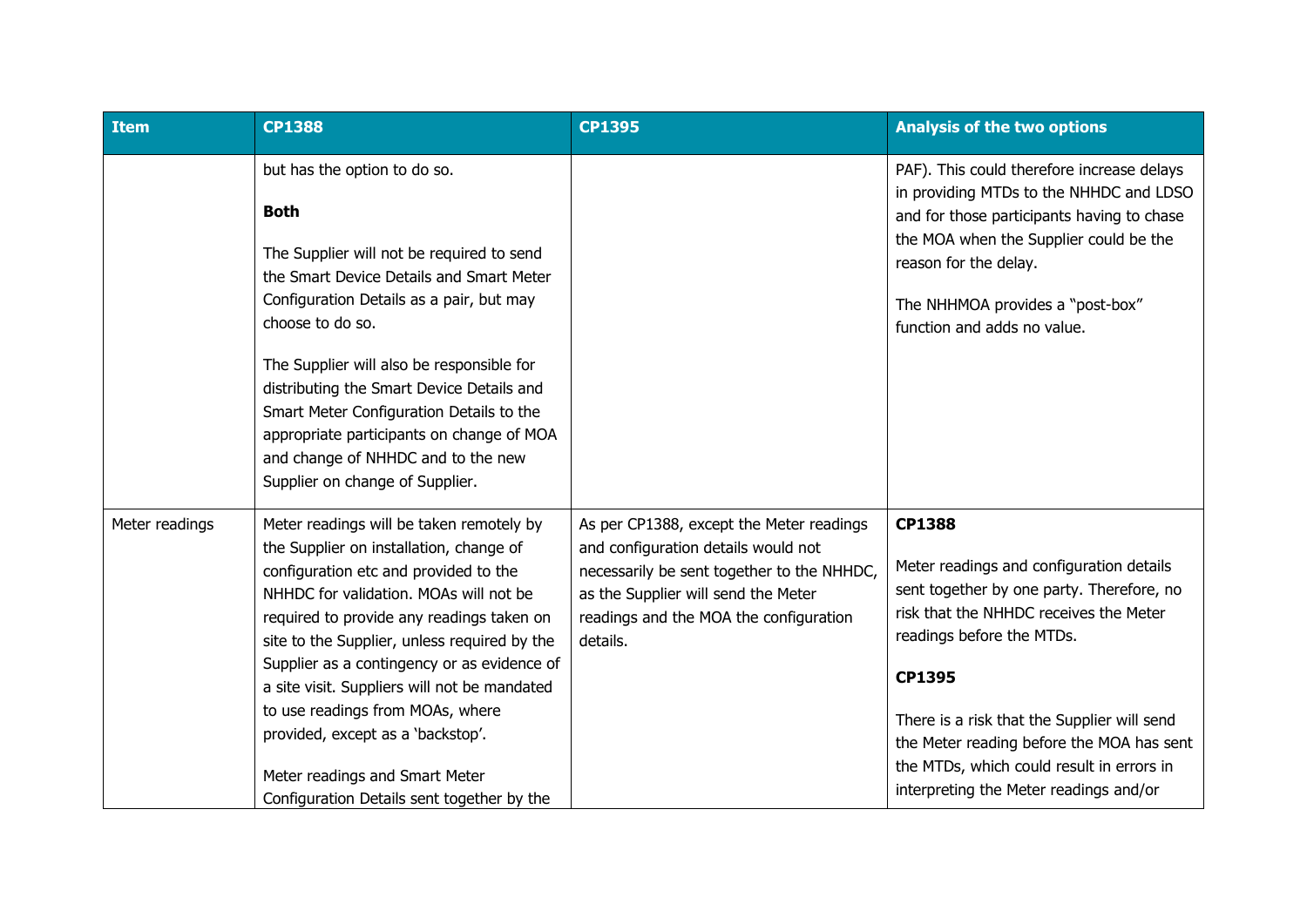| <b>Item</b>                                            | <b>CP1388</b>                                                                                                                                                                                                                                                                                                                                   | <b>CP1395</b> | <b>Analysis of the two options</b>                                                                                                                                                                                                                                                                                                                                                                    |
|--------------------------------------------------------|-------------------------------------------------------------------------------------------------------------------------------------------------------------------------------------------------------------------------------------------------------------------------------------------------------------------------------------------------|---------------|-------------------------------------------------------------------------------------------------------------------------------------------------------------------------------------------------------------------------------------------------------------------------------------------------------------------------------------------------------------------------------------------------------|
|                                                        | Supplier.                                                                                                                                                                                                                                                                                                                                       |               | additional complexity for the NHHDC in<br>terms of having to hold readings pending<br>the receipt of the configuration details.                                                                                                                                                                                                                                                                       |
| Notification of the<br>removal of the<br>legacy Meter. | A by-product of introducing new Smart<br>Meter Configuration Details flow:<br>On replacement of a legacy Meter by a<br>smart Meter, the new Smart Device Details<br>flow (rather than the 'Non Half-hourly<br>Meter Technical Details' (D0150) flow), will<br>be used to notify the removal of the legacy<br>Meter.                             | No change.    | This represents a feature of the CP1388<br>solution. The issue of whether to use the<br>D0150 or Smart Device Details flow doesn't<br>arise under CP1395.                                                                                                                                                                                                                                             |
| Communicating<br>energisation status                   | A by-product of introducing new Smart<br>Device Details flow:<br>The Supplier will notify the energisation<br>status of the Metering System on the<br>Smart Meter Configuration Details flow.<br>The Smart Meter Configuration Details will<br>thus provide the NHHDC with the<br>information needed to validate readings<br>from the Supplier. | No change.    | <b>CP1388</b><br>The NHHDC will no longer be dependent<br>on receiving the details it didn't need (i.e.<br>details other than the configuration details<br>and energisation status). Therefore, more<br>efficient.<br><b>CP1395</b><br>NHHDC has to wait for MOA to populate<br>the device details in the MTDs (not all of<br>which are needed for processing readings -<br>e.g. MAP Id, test dates). |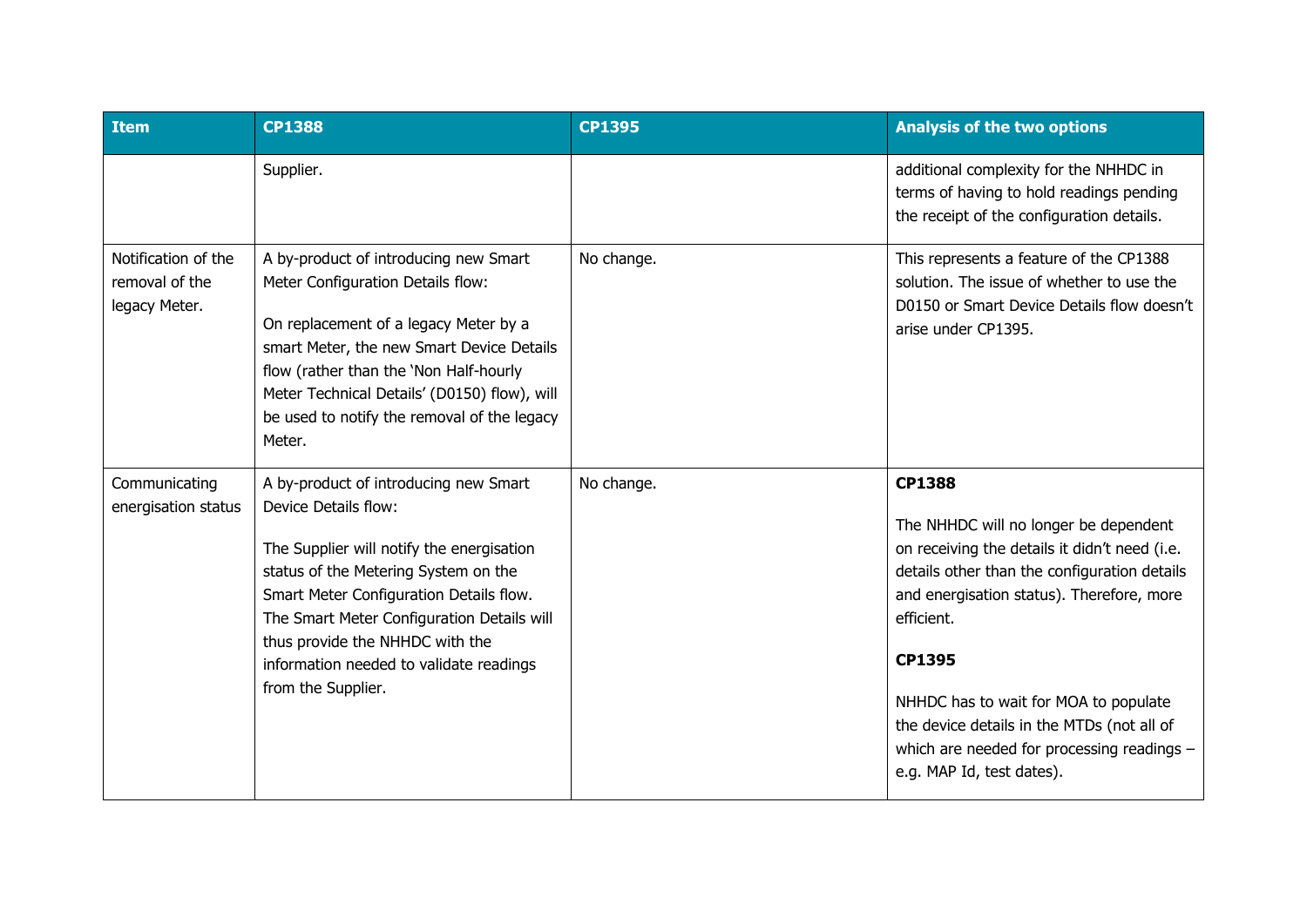| Item                                                                | <b>CP1388</b>                                                                                                                                                                                                                                                                                                                                                                                                                                                                                       | <b>CP1395</b>  | <b>Analysis of the two options</b>                                                                                                                                                                                                                                                                                                                                                                                                                                                    |
|---------------------------------------------------------------------|-----------------------------------------------------------------------------------------------------------------------------------------------------------------------------------------------------------------------------------------------------------------------------------------------------------------------------------------------------------------------------------------------------------------------------------------------------------------------------------------------------|----------------|---------------------------------------------------------------------------------------------------------------------------------------------------------------------------------------------------------------------------------------------------------------------------------------------------------------------------------------------------------------------------------------------------------------------------------------------------------------------------------------|
| Timescales for<br>communicating<br><b>MTDs</b>                      | The timescales for the provision of Smart<br>Device Details to the LDSO and Smart<br>Meter Configuration Details to the NHHDC<br>and LDSO will initially be the same as those<br>for providing the D0150 and 'Notification of<br>Mapping Details' (D0149) flows (i.e. by 10<br>Working Days from the effective date).<br>This obligation will be placed on the<br>Supplier, with the transfer of the Smart<br>Device Details between the MOA and the<br>Supplier subject to contractual agreements. | No change.     | <b>CP1388</b><br>Provision of Smart Meter Configuration<br>Details to the NHHDC from a single source<br>(along with Meter readings) will help<br>resolve performance issues with the timely<br>provision of MTDs to the NHHDC.<br><b>CP1395</b><br>MOAs could fail to meet performance<br>targets due to Suppliers not sending Smart<br>Meter Configuration Details in time (albeit<br>that under P292 it may be appropriate to<br>focus the performance targets on the<br>Supplier). |
| Notification of<br>smart Meter to new<br>agent                      | On change of MOA and NHHDC, the<br>Supplier will notify the new agent that the<br>Metering System has a smart Meter. The<br>Supplier may use the Contract Reference in<br>the 'Notification of Meter Operator or Data<br>Collector Appointment and Terms' (D0155)<br>or other means, as agreed.                                                                                                                                                                                                     | As per CP1388. |                                                                                                                                                                                                                                                                                                                                                                                                                                                                                       |
| MOA to MAP<br>communications<br>relating to<br>installation/removal | The MOA's responsibility for sending the<br>'Notification of Meter Operator, Supplier<br>and Metering Assets installed / removed by<br>the MOP to the MAP' (D0303) flow to the                                                                                                                                                                                                                                                                                                                      | As per CP1388. |                                                                                                                                                                                                                                                                                                                                                                                                                                                                                       |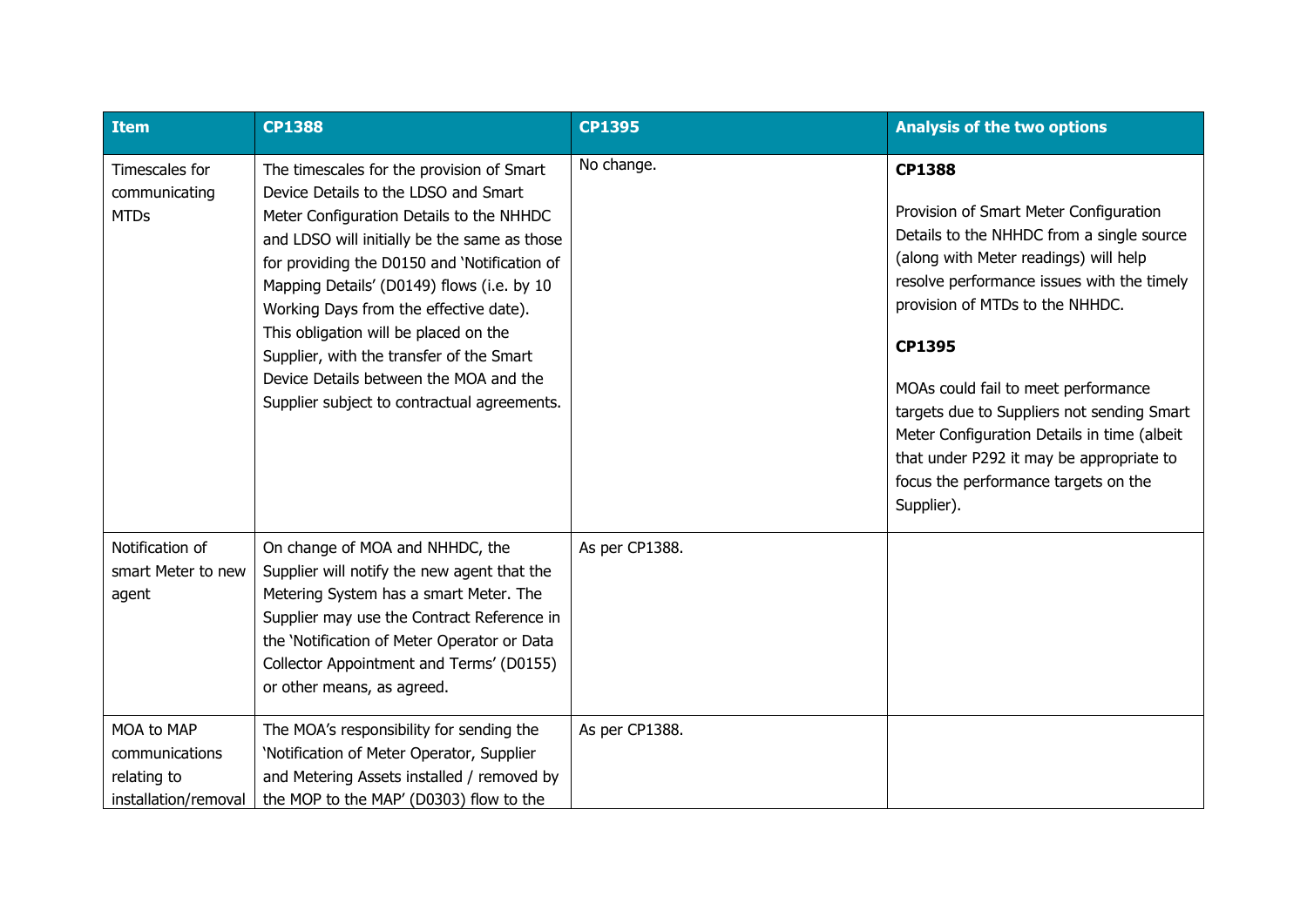| <b>Item</b>                                         | <b>CP1388</b>                                                                                                                                                                                                                                                                                                                                                                                                                                                                                                                                                 | <b>CP1395</b>  | <b>Analysis of the two options</b> |
|-----------------------------------------------------|---------------------------------------------------------------------------------------------------------------------------------------------------------------------------------------------------------------------------------------------------------------------------------------------------------------------------------------------------------------------------------------------------------------------------------------------------------------------------------------------------------------------------------------------------------------|----------------|------------------------------------|
| of Metering<br>Equipment                            | Meter Asset Provider (MAP) will remain<br>unchanged. (A missing instance of the<br>D0303 flow between the new MOA and<br>MAP on concurrent change of Supplier and<br>NHHMOA will be added to BSCP514 6.2.4).                                                                                                                                                                                                                                                                                                                                                  |                |                                    |
| <b>Updating ECOES</b>                               | The MOA's responsibility for sending the<br>'Notification of Meter Information to<br>ECOES' (D0312) flow will remain<br>unchanged.                                                                                                                                                                                                                                                                                                                                                                                                                            | As per CP1388. |                                    |
| Energisation/de-<br>energisation<br>processes       | The energisation/de-energisation processes<br>will remain unchanged. The MOA will<br>continue to send the energisation status<br>and associated readings to the Supplier,<br>NHHDC and LDSO. Remotely disabled<br>Meters are energised for Settlement<br>purposes (and can still be read). It is not<br>envisaged that Suppliers will need to notify<br>other participants if a Meter is disabled as<br>this information can be obtained from the<br>Meter. It is expected that Suppliers will<br>continue to take readings from remotely<br>disabled Meters. | As per CP1388. |                                    |
| Communicating of<br>non-Settlement<br>configuration | The SMETS includes multiple items that<br>can be configured by the Supplier via the<br>DCC User Gateway, for example pre-                                                                                                                                                                                                                                                                                                                                                                                                                                     | As per CP1388. |                                    |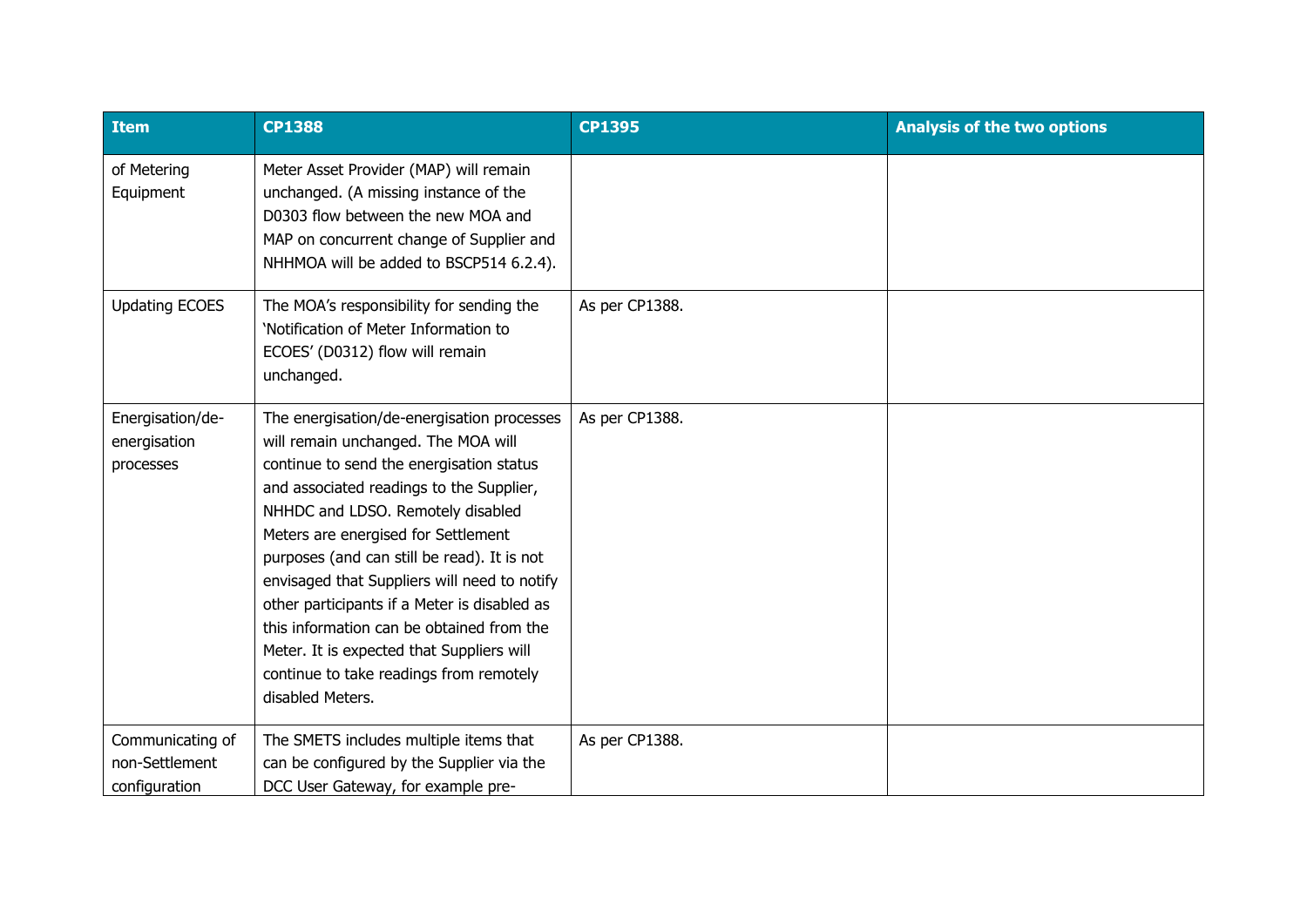| <b>Item</b>                                                           | <b>CP1388</b>                                                                                                                                                                                                                                                               | <b>CP1395</b>                                                                                                                                                                                 | <b>Analysis of the two options</b>                                                                                                                                                                                                                                                                                            |
|-----------------------------------------------------------------------|-----------------------------------------------------------------------------------------------------------------------------------------------------------------------------------------------------------------------------------------------------------------------------|-----------------------------------------------------------------------------------------------------------------------------------------------------------------------------------------------|-------------------------------------------------------------------------------------------------------------------------------------------------------------------------------------------------------------------------------------------------------------------------------------------------------------------------------|
| details                                                               | payment rates and thresholds, block<br>pricing rules and thresholds for<br>configurable alerts. Where these items are<br>configured locally by the MOA, a mandated<br>industry flow between the Supplier and the<br>MOA is not proposed as part of this Change<br>Proposal. |                                                                                                                                                                                               |                                                                                                                                                                                                                                                                                                                               |
| Obligation to<br>communicating the<br>latest configuration<br>details | Where a Meter is configured more than<br>once on a given day, the Supplier will<br>endeavour to ensure that the latest version<br>for that day is the one that is distributed to<br>the NHHDC and LDSO (along with the<br>relevant readings, in the case of the<br>NHHDC).  | The latest version of the configuration<br>details will be sent, as per CP1388, but will<br>be sent to the MOA, rather than the<br>NHHDC and LDSO, and will not be sent<br>with the readings. | <b>CP1388</b><br>Provision of Smart Meter Configuration<br>Details to the NHHDC from a single source<br>along with Meter readings will help ensure<br>accurate processing of the Meter reading.<br><b>CP1395</b><br>There is a risk that the NHHDC receives the<br>Meter readings before the latest<br>configuration details. |
| Installation,<br>change of<br>functionality and                       | A new flow - Smart Equipment Work<br>Management Request - will be introduced<br>as an alternative to the 'Request for                                                                                                                                                       | No change.                                                                                                                                                                                    | <b>CP1388</b><br>A mandated flow will provide Suppliers with                                                                                                                                                                                                                                                                  |
| removal of<br>Metering System<br>requests                             | Installation or Change to a Metering<br>System Functionality or the Removal of All<br>Meters' (D0142) flow for smart Meters.<br>This will allow Suppliers to request the<br>installation of additional smart Metering                                                       | Supplier requests for the MOA to install<br>other smart metering equipment (such as a<br>communication hub or In-Home Display)<br>and confirmation by the MOA will be                         | a consistent method of communicating to<br>the MOA the additional smart metering<br>equipment required. Although not a<br>Settlement Risk, would provide a holistic<br>view of all smart metering equipment and                                                                                                               |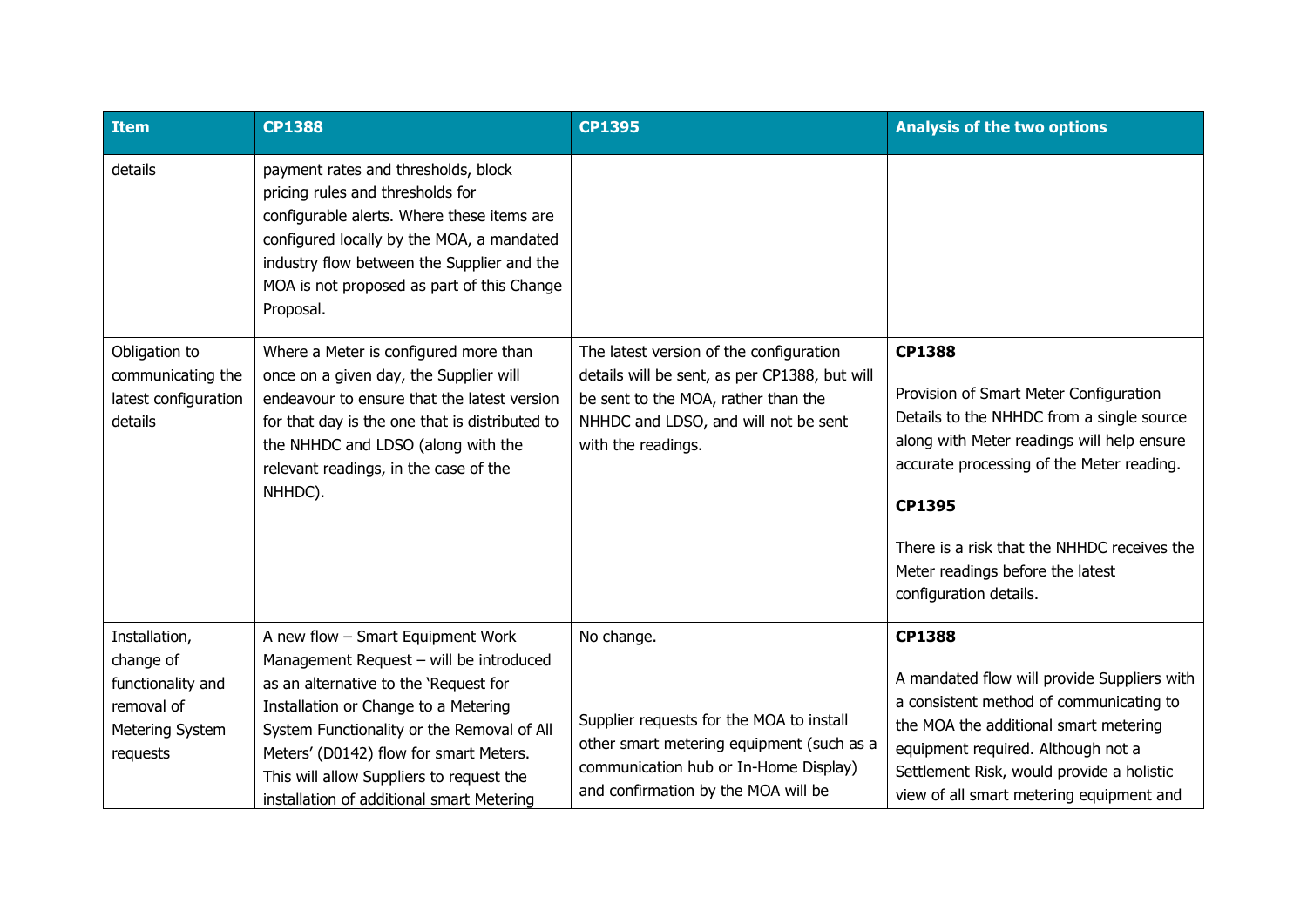| <b>Item</b>                                        | <b>CP1388</b>                                                                                                                                                                                                                                                                                                                 | <b>CP1395</b>                                                                                                                                                                                                                    | <b>Analysis of the two options</b>                                                                                                                                                                                                                                                                                                                                                                                                  |
|----------------------------------------------------|-------------------------------------------------------------------------------------------------------------------------------------------------------------------------------------------------------------------------------------------------------------------------------------------------------------------------------|----------------------------------------------------------------------------------------------------------------------------------------------------------------------------------------------------------------------------------|-------------------------------------------------------------------------------------------------------------------------------------------------------------------------------------------------------------------------------------------------------------------------------------------------------------------------------------------------------------------------------------------------------------------------------------|
|                                                    | Equipment, other than the electricity<br>Meter. The new Smart Device Details flow<br>will include optional information about<br>other smart Metering Equipment. Although<br>this information will be copied to NHHDCs<br>and LDSOs, they will be under no<br>obligation to retain it.                                         | subject to bi-lateral agreement between<br>the Supplier and the MOA. This does not<br>preclude a separate standard industry<br>flow(s) being developed under the MRA, if<br>required.                                            | deliver a more efficient end-to-end process.<br><b>CP1395</b><br>Whilst separate flows could be<br>implemented under the MRA for other<br>smart Metering equipment, separate<br>request/response flows could result in<br>process complexity to ensure that the two<br>request and two response flows are sent<br>and processed in tandem.                                                                                          |
| Possible<br>subsequent<br>change:<br>Use of D0170. | Use of the D0170 (Request for Metering<br>System Related Details) flow has not been<br>prescribed. Additional process steps to<br>chase missing flows may need to be<br>progressed via a separate Change<br>Proposal, along with changes to the DTC to<br>allow Supplier-Supplier and MOP-Supplier<br>instances of the D0170. | As per CP1388. The MOA will need new<br>logic to identify that configuration details<br>are missing when not received for new<br>connections and Meter replacements or<br>following receipt of a D0052 flow on<br>change of SSC. | If either solution is approved, another CP<br>will likely be required to address the risk to<br>Settlement.<br><b>CP1388</b><br>LDSO and NHHDC would need to chase the<br>MOA for legacy Meters; and the Supplier<br>for smart Meters.<br><b>CP1395</b><br>The LDSO and NHHDC would chase the<br>MOA, whether legacy or smart Meter<br>installed.<br>The MOA will need new processes in<br>respect of missing configuration details |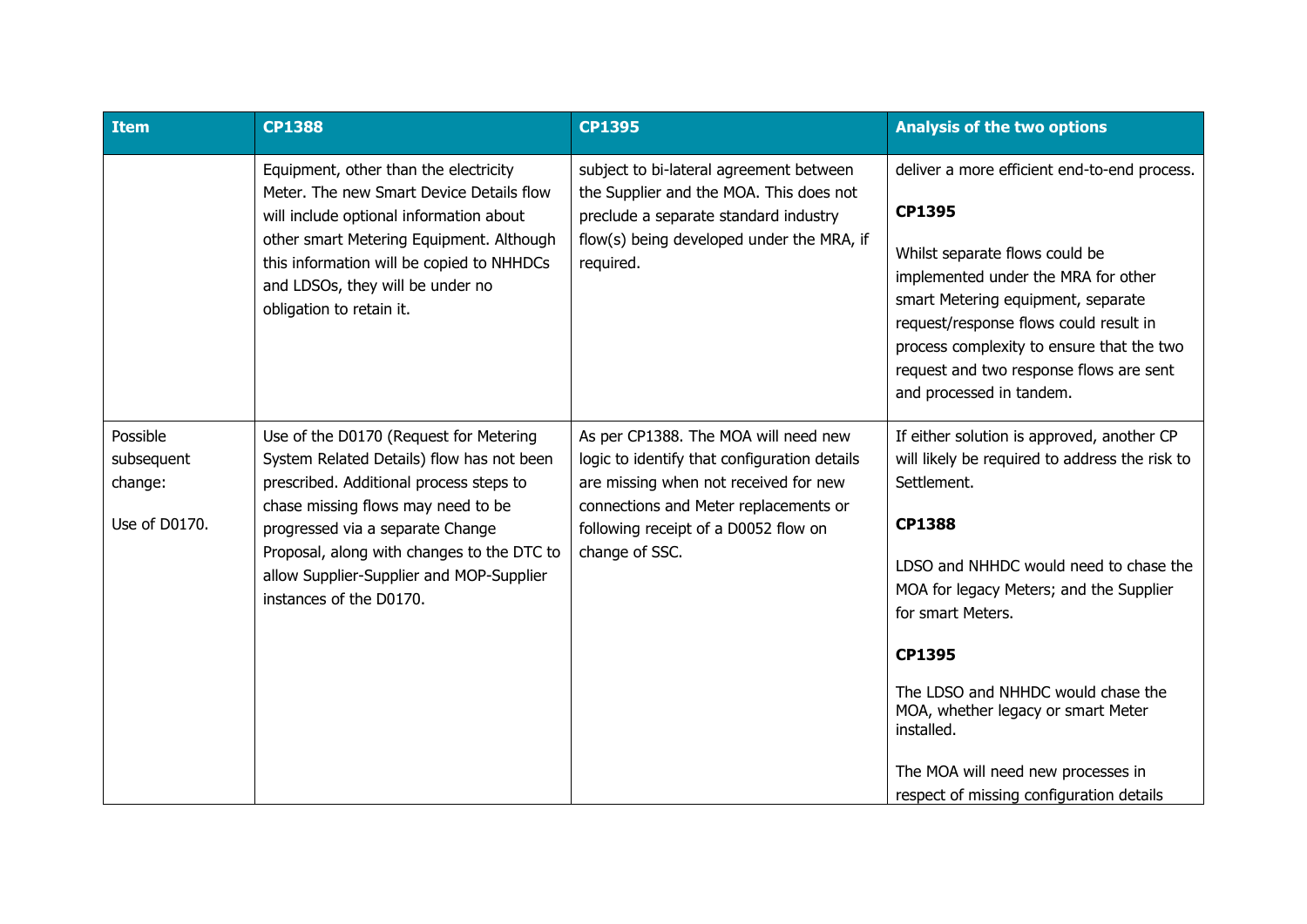| <b>Item</b>                                       | <b>CP1388</b>                                                                                                                                                                                                                                                                                                     | <b>CP1395</b>                                                                                                                                                                                                                                                                                                     | <b>Analysis of the two options</b>                                                                                                                                                                                                                                                                                                                                                                                                                                                                                                |
|---------------------------------------------------|-------------------------------------------------------------------------------------------------------------------------------------------------------------------------------------------------------------------------------------------------------------------------------------------------------------------|-------------------------------------------------------------------------------------------------------------------------------------------------------------------------------------------------------------------------------------------------------------------------------------------------------------------|-----------------------------------------------------------------------------------------------------------------------------------------------------------------------------------------------------------------------------------------------------------------------------------------------------------------------------------------------------------------------------------------------------------------------------------------------------------------------------------------------------------------------------------|
|                                                   |                                                                                                                                                                                                                                                                                                                   |                                                                                                                                                                                                                                                                                                                   | from the Supplier.                                                                                                                                                                                                                                                                                                                                                                                                                                                                                                                |
| Possible<br>subsequent<br>change:<br><b>MDD</b>   | An additional change to BSCP509 (Changes<br>to Market Domain Data) will need to be<br>raised in order to create a valid set for the<br>proposed new data items - Smart Meter<br>Manufacturer, Smart Meter Model and<br>Smart Meter Version.                                                                       | No change.                                                                                                                                                                                                                                                                                                        |                                                                                                                                                                                                                                                                                                                                                                                                                                                                                                                                   |
| Possible<br>subsequent<br>change:<br><b>PARMS</b> | The Performance Assurance Board (PAB)<br>may want changes to the relevant<br>Performance Assurance Reporting and<br>Monitoring System (PARMS) Serials to<br>reflect the transfer of some of the MOA's<br>responsibilities to the Supplier. These will<br>need to be progressed via a separate<br>Change Proposal. | The PAB may want to measure timeliness<br>of communicating the new Smart Meter<br>Configuration Details from the Supplier to<br>the MOA, in which case this would require<br>new PARMS Serial. These will need to be<br>progressed via a separate Change<br>Proposal. Otherwise, PARMS would remain<br>unchanged. | A change to PARMS is unknown and<br>dependent on the PAB wanting Serials to<br>measure any aspect of the communication<br>of MTDs for smart Meters.<br><b>CP1388</b><br>Likely most costly and require new Serial.<br>CP1395<br>Likely to be the cheaper option.<br>Following the approval of P292, the focus<br>of PARMS Serials for MTDs for smart<br>Meters will be on the Supplier rather than<br>the MOA. Therefore, there may be a need<br>to differentiate smart and legacy Metering<br>System within the current Serials. |